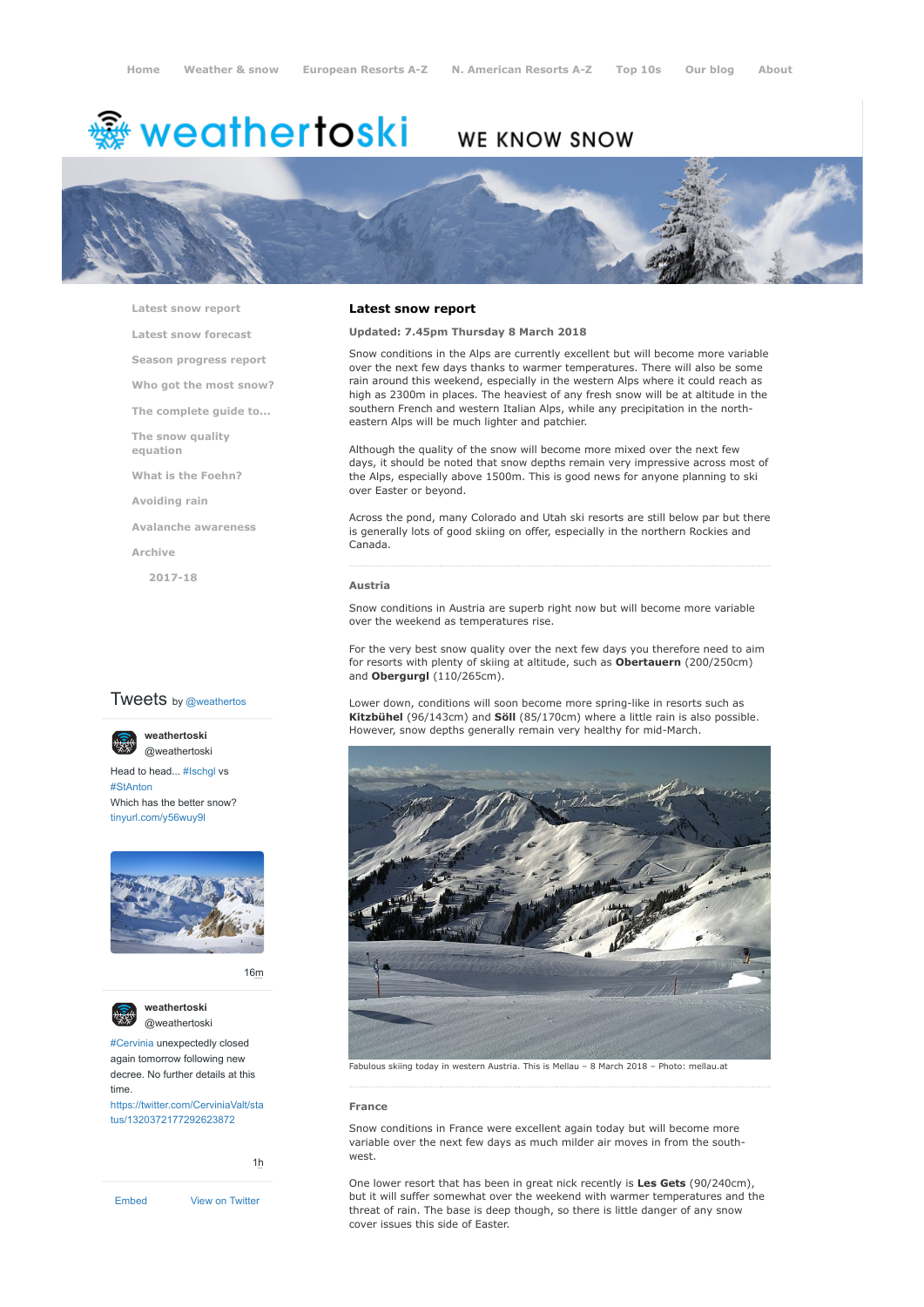[Follow @weathertoski](https://twitter.com/intent/follow?original_referer=https%3A%2F%2Fwww.weathertoski.co.uk%2F&ref_src=twsrc%5Etfw®ion=follow_link&screen_name=weathertoski&tw_p=followbutton) Follow [@weathertoski](https://twitter.com/weathertoski?ref_src=twsrc%5Etfw) [Tweet](https://twitter.com/intent/tweet?original_referer=https%3A%2F%2Fwww.weathertoski.co.uk%2F&ref_src=twsrc%5Etfw&text=Weather%20to%20ski%20-%20Snow%20report%20-%208%20March%202018&tw_p=tweetbutton&url=https%3A%2F%2Fwww.weathertoski.co.uk%2Fweather-snow%2Farchive%2Fsnow-report-8-march-2018%2F)

**Like [Shar](https://www.facebook.com/sharer/sharer.php?u=https%3A%2F%2Fwww.weathertoski.co.uk%2F&display=popup&ref=plugin&src=like&kid_directed_site=0)e**





# **Contact us...**

**Got a burning question about weather or snow conditions in the Alps?** [Contact us](https://www.weathertoski.co.uk/about-1/contact-us/) and we'll do our best to answer it...

E: [info@weathertoski.co.uk](mailto:fraser@weathertoski.co.uk)

T: +44 (0)20 3151 3154

[Website terms of use](https://www.weathertoski.co.uk/about-1/website-terms-of-use/)

[Privacy notice](https://www.weathertoski.co.uk/about-1/privacy-notice/)

For the best snow conditions over the next few days you need to aim as high as possible, to resorts such as **Val Thorens** (255/322cm), where any precipitation should just about remain as snow at resort level.



Still plenty of snow to low levels in the Portes du Soleil. This is Châtel – 8 March 2018 – chatel.com

## **Italy**

Snow conditions have been excellent across most Italian resorts this week. However, as in other parts of the Alps they will become more variable over the weekend, with the arrival of the milder air.

There will be some fresh snow in the higher resorts of the western Italian Alps, especially on Sunday, which will benefit **Cervinia** where the base is already a massive 75/380cm. Lower down, however, **Courmayeur** (140/245cm) is likely to see some rain which will mean a deterioration of the snow quality here.



Impressive snow cover in the far south-western Italian Alps. This is Limone – 8 March 2018 – Photo: limonepiedmonte.it

## **Switzerland**

Snow conditions have been fabulous across most of Switzerland over the last few days, but will become more mixed this weekend, with much milder air and even some rain, especially in the north and west.

Snow depths remain very healthy in **Wengen** (35/175cm) though it is likely to be affected by rain, especially on Sunday. By contrast, high altitude **Saas-Fee** (120/440cm) should get away with any precipitation falling as snow.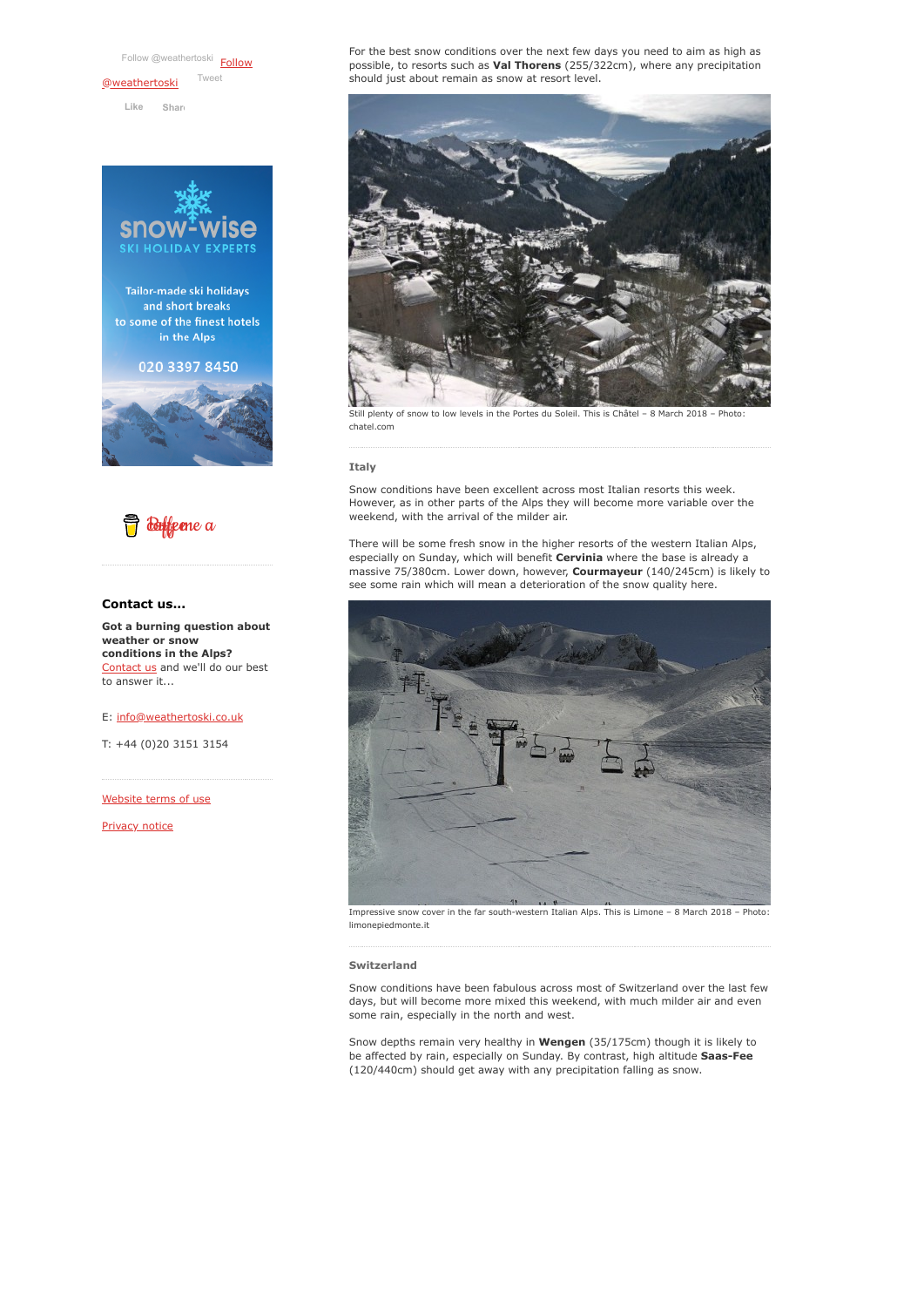

Fabulous snow conditions in eastern Switzerland today. This is Biel Kinzig – 8 March 2018 – Photo: biel-kinzigag.ch

## **Rest of Europe**

Snow conditions are currently excellent across most of the Pyrenees with settled snow depths of 145/250cm in Andorra's **Arcalis** and 170/250cm in Spain's **Baqueira Beret**. It will warm up over the weekend and there may even be a little rain in places, meaning that snow quality across the Pyrenees will generally become more varied, especially off-piste.

All Scottish ski areas have lots of snow, even if the off-piste is mostly windblown. The best of the fresh is in **Glenshe**e where 65cm has fallen over the last seven days and the upper on-piste base is now 145cm deep.

Most Scandinavian resorts haven't seen much snow in recent days but, on-piste at least, there is still lots of good skiing to be had. Norway's **Hemsedal** has upper base depths of 175cm, while Sweden's **Åre** has 115cm.



Excellent snow cover in the French Pyrenees. This is Peyragudes – 8 March 2018 – Photo: snoweye.com

# **USA**

The best snow conditions in the US continue to be in its more northerly resorts. In Wyoming, for example, **Jackson Hole** has seen over 1m of new snow in the last week and has upper base depths now close to 3m. Further north still, **Mt Baker** in Washington State has the biggest base on the continent with a whopping 6.1m packed down on its upper slopes.

Further south, the picture is more varied. California's **Mammoth** has also seen a lot of snow in the last week (90cm last Saturday alone) and is in great condition. In Colorado, however, many resorts are still below par, such as **Vail** (124cm upper mountain) and **Telluride** (114cm upper mountain), but are still offering some perfectly decent skiing.

#### **Canada**

Snow conditions remain very good in **Whistler** (310cm upper base) with more snow falling across the area today. The weekend will be brighter and it will turn noticeably milder early next week.

Further inland, snow conditions are also excellent in the **Banff**/**Lake Louise** area (155/210cm) though any snowfall today will only amount to a dusting. Expect spring snow conditions next week as temperatures rise.